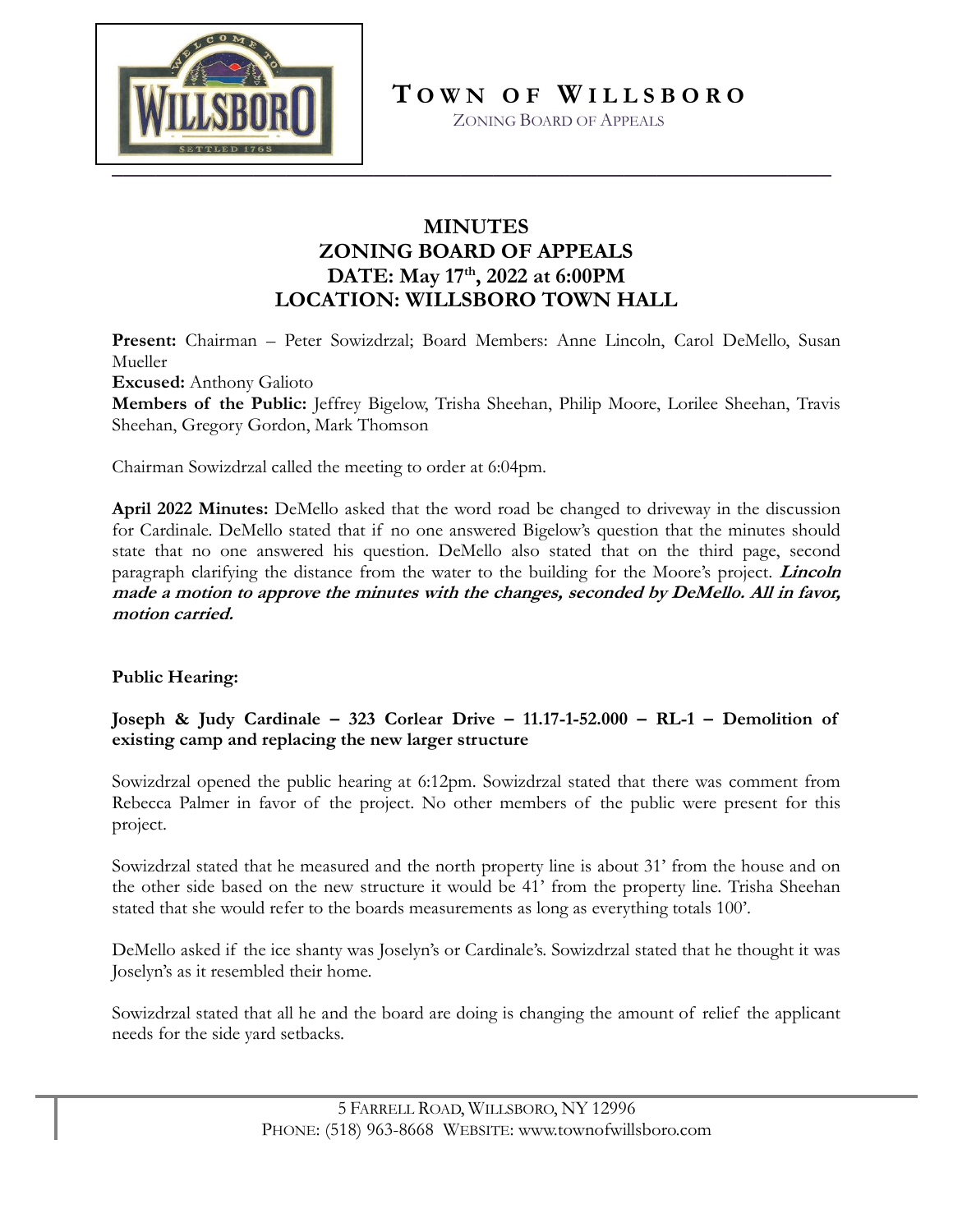Sowizdrzal asked if there was power to the existing structure. Bigelow stated that it has been lived in, therefore he believes there is power, and there is a new septic and new roof. Sowizdrzal stated that there was a power pole laying on the ground and DeMello stated that it was a new power pole.

Lincoln asked if there was going to be new drainage or a new septic installed. Trisha Sheehan stated that they would tie into the current septic. Trisha Sheehan also stated that the measurement from the south east corner to the end of Corlear Drive is 59'.

DeMello asked what the right of way is on Corlear Drive. DeMello stated that some of the town roads have different right of ways. Greg Gordon stated that on the point there is no right of way and that the Hatch's own the road, therefore the property line goes to the end of the road. DeMello stated that she argues that because the town maintains those roads. Discussion followed.

Sowizdrzal stated that the applicant would need a relief of 17' on the south side and 11' on the north side. Trisha Sheehan stated that those are the measurements she provided to the board but the board had come up with different measurements. Sowizdrzal stated that Trisha Sheehan was correct in her measurements she provided, Sowizdrzal was stating what the applicant needed for a relief. Discussion followed.

DeMello stated that she had asked for plans at the last meeting. Trisha Sheehan stated that the applicant is not going to invest in blue prints until they receive the variance. DeMello asked if it would be the same rectangle and same height that the existing structure is and Trisha Sheehan confirmed it would be.

Sowizdrzal asked if anyone else had any public comment and if the board had any questions.

Sowizdrzal closed the public hearing at 6:37pm.

The board reviewed the five questions. Discussion followed.

**A motion was made by DeMello based on the application submitted and testimony heard that this application for relief of Section 4.10, Schedules of Use and Area Regulations, and Section 4.43.2, Nonconforming Structures be granted because the benefit to the applicant outweighs any detriment to the health, safety, and welfare of the district, neighborhood, or community by approval of the variance, to reach this conclusion I have considered the five factors discussed and considered by the Board. Specifically, grant a variance for relief of 19' on the north side (structure at 32') and 9' feet on the south side-yard boundary (structure at 31') where 50' is required, seconded by Sowizdrzal. All in favor, motion carried.** 

## **Philip & Betsy Moore – 41 Rowley Way – 21.13-1-20.000 – RL-1 – Remove & replace old summer camp with 2-bedroom home**

Sowizdrzal stated that the board received the additional information from the applicant that they requested.

Sowizdrzal opened the public hearing at 6:49pm. Morgan Denton stated that she did not receive any public comment.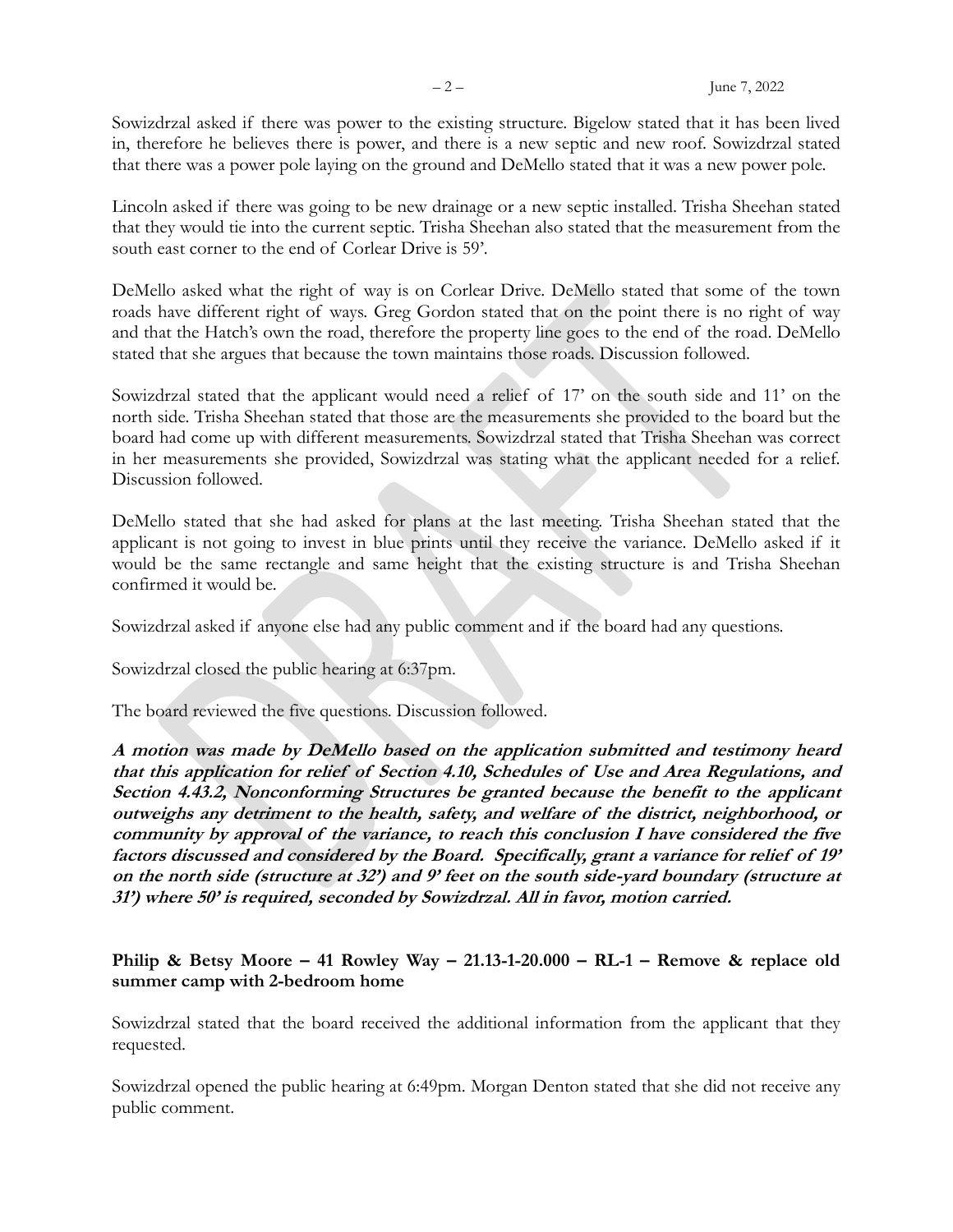The board reviewed measurements with the applicant based on the site plan he provided. DeMello asked the applicant if he didn't shift the building due to the septic. Moore stated that the septic is relatively close and he didn't want to encroach on the septic. Moore stated that the corner of the existing garage is on the property line but he is not asking to do anything with that right now. Sowizdrzal asked if the shed and the garage are on the property line. Moore confirmed that there is one corner that is on the property line.

DeMello stated that Moore would need 24' relief on the south side.

The board reviewed measurements with the applicant as well as Mark Thomson. Thomson expressed that a lot of trees have been taken down, lots of fill has been brought in and now all of the ground water is going onto his property. Thomson also stated that Moore installed four camper hookups. Thomson feels that all of these changes have resulted in a different in the neighborhood. Moore stated that those issues that Thomson has brought up are not what Moore is in front of the Zoning Board of Appeals for. Thomson asked if what he has done to this point doesn't make a difference. DeMello asked Thomson if he was unhappy with the project. Thomson stated that he is not unhappy with the project, just unhappy with what Moore has done.

Sowizdrzal closed public hearing at 7:05pm.

The board reviewed the findings of facts. Discussion followed. The board was in agreement with all of the findings of facts. The board reviewed the five questions. Discussion followed.

**A motion was made by DeMello based on the application submitted and testimony heard that this application for relief of Section 4.10, Schedules of Use and Area Regulations, and Section 4.43.2, Nonconforming Structures be granted because the benefit to the applicant outweighs any detriment to the health, safety, and welfare of the district, neighborhood, or community by approval of the variance, to reach this conclusion I have considered the five factors discussed and considered by the Board. Specifically, a variance for relief of 24' on the south side-yard setback (new structure will be located at 16'); also, per Section 4.43.2, a variance for a larger structure than the current footprint, seconded by Mueller. All in favor, motion carried.** 

Moore asked what the next step was. Morgan Denton explained to him that he will need to go in front of the Planning Board and explained that Moore will need to see Terry Pulsifer Jr to fill out the application needed and it will need to be completed by June 15<sup>th</sup> to make it on the June Planning Board agenda.

### **Old Business: No old business.**

**New Business:** 

## **Lorilee Sheehan – 127 Corlear Drive – 21.5-2-52.000 – RL-1 – Add living space to the front of the home to occupy where the original enclosed porch occupied, which is now a deck**

Sowizdrzal asked if Lorilee Sheehan would like to explain her project. Lorilee Sheehan stated she is looking to put on an all-season room where the pre-existing sunroom was located. Lorilee Sheehan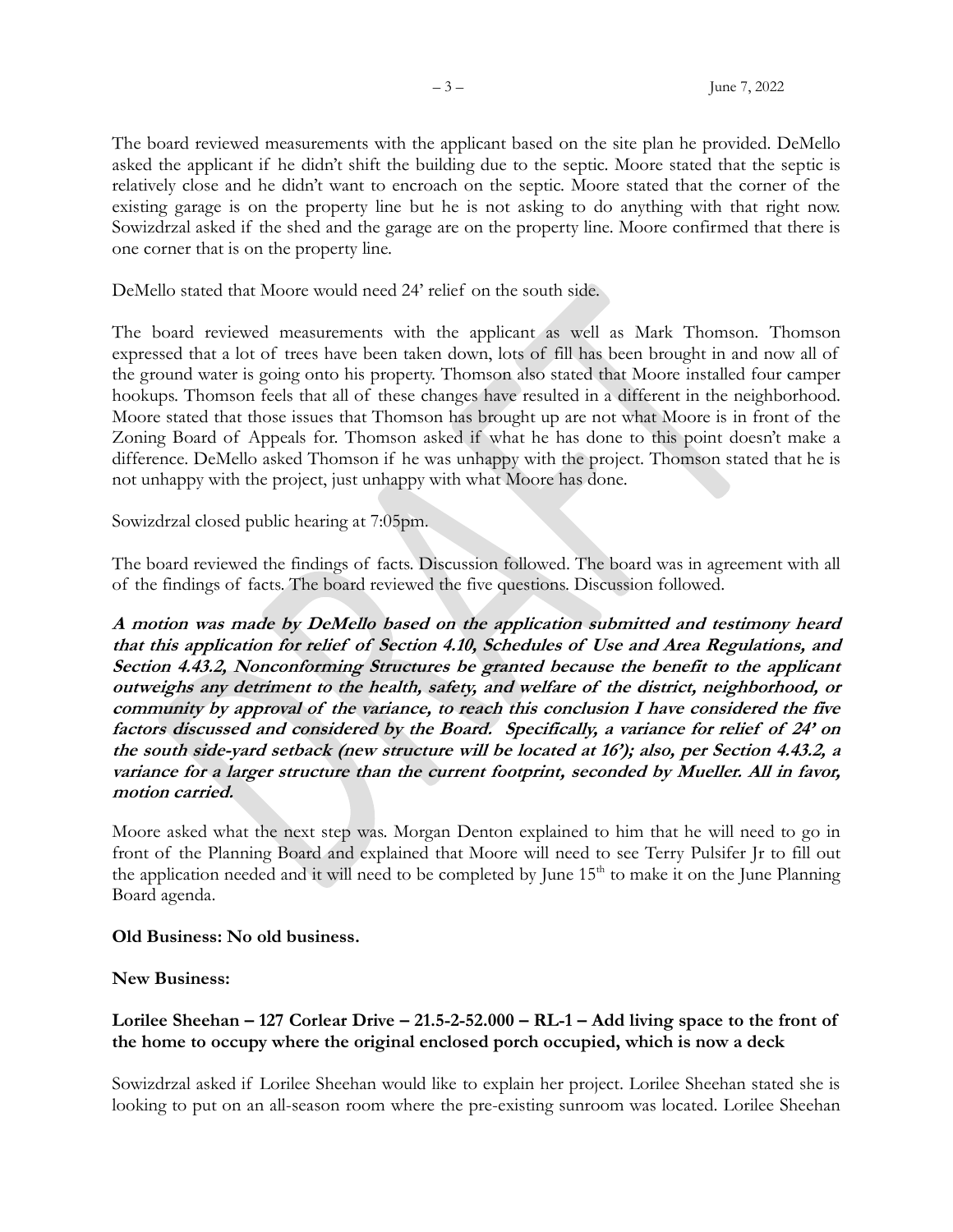stated that when they remodeled, they had removed the sunroom and added a bedroom upstairs. Lorilee Sheehan explained that the existing deck is in need of an upgrade and the unnatural step going into her home is probably not to code and would like to bring that up to code and more accessible.

DeMello summed up project. DeMello asked if the original walkway is going to be enlarged. Greg Gordon stated that it will not be. DeMello asked if the applicant would be encroaching more to the water. Lorilee Sheehan stated she would not be.

Sowizdrzal asked if the lot coverage was currently at 3441 square feet. Gordon stated that it depends on who's numbers you go by. Gordon stated that the county, Terry Pulsifer, Gordon and the Zoning Board of Appeals all have different numbers. Much discussion followed.

Sowizdrzal stated that with waterfront property you can gain and lose property due to the highwater mark. Sowizdrzal stated that the retaining wall is part of lot coverage. Gordon disagreed and stated he has not ever seen that on a project before. DeMello stated that if the retaining wall is more than 100 square feet than it is part of the lot coverage. DeMello stated that the board should go back to what was said in 2017.

Gordon asked who makes the final decision on measurements. Sowizdrzal stated that he spoke with Terry Pulsifer Jr and he agreed with Sowizdrzal's measurements. Discussion followed.

Lincoln asked if the board could grant the variance with certain measurements in it without defining the exact percentage of lot coverage. DeMello stated that she was not sure if they could do it that way.

Mueller asked if porches were included as living space, as she didn't think they were included. DeMello stated that she thought patios should not be covered because it is part of the ground and that was determined in 2017.

After much discussion, DeMello asked if the applicant and the board were comfortable using 1078 square feet. Everyone agreed. Mueller stated that she thinks the decision should go by what the deed states. DeMello agreed. Lincoln stated that it would be easier to go with what the deed states however, Lincoln is worried about what the APA will say.

Gordon stated that a JIF has already been submitted to the APA.

Much discussion continued in regard to what measurements to use.

DeMello confirmed with Lorilee Sheehan that she is not installing a pool. Lorilee Sheehan stated she is not installing a pool.

The board reviewed the findings of the facts. Discussion followed.

A motion was made by Susan Mueller to move this application to a public hearing on June 21<sup>st</sup>, 2022 at 6pm at the town hall, seconded by Sowizdrzal. All in favor, motion carried.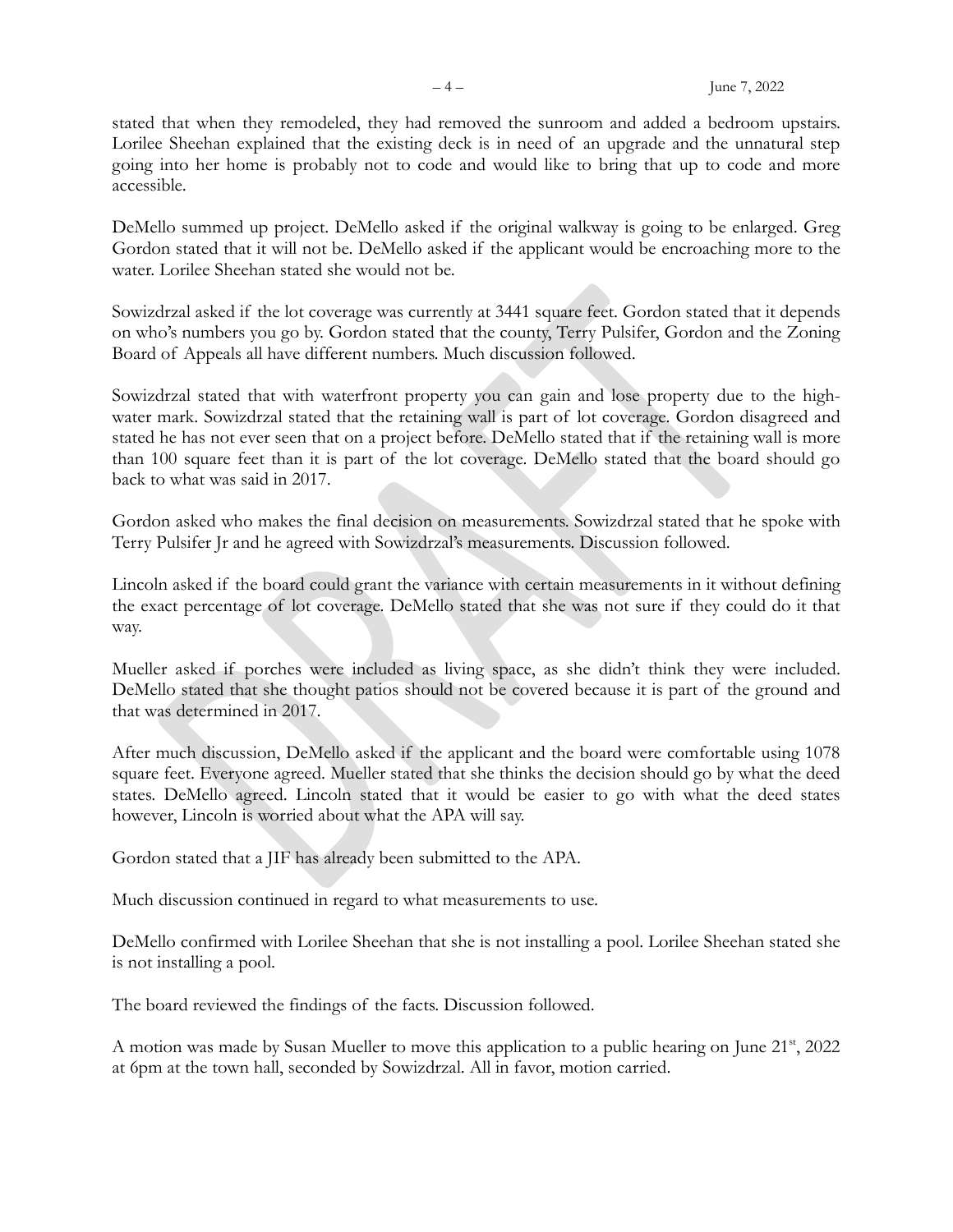Lorilee Sheehan thanks the board for their hard work over the years and knows how much time and work they put in. DeMello stated that a stipend would be nice. Mueller explained that in a town in a different state they offered a reduction on their property taxes for volunteering on boards.

## **A motion was made by Sowizdrzal and seconded by Mueller to adjourn the meeting at 8:26pm. All in favor, motion carried.**

Respectfully Submitted,

Morgan Denton Secretary for Planning and Zoning Board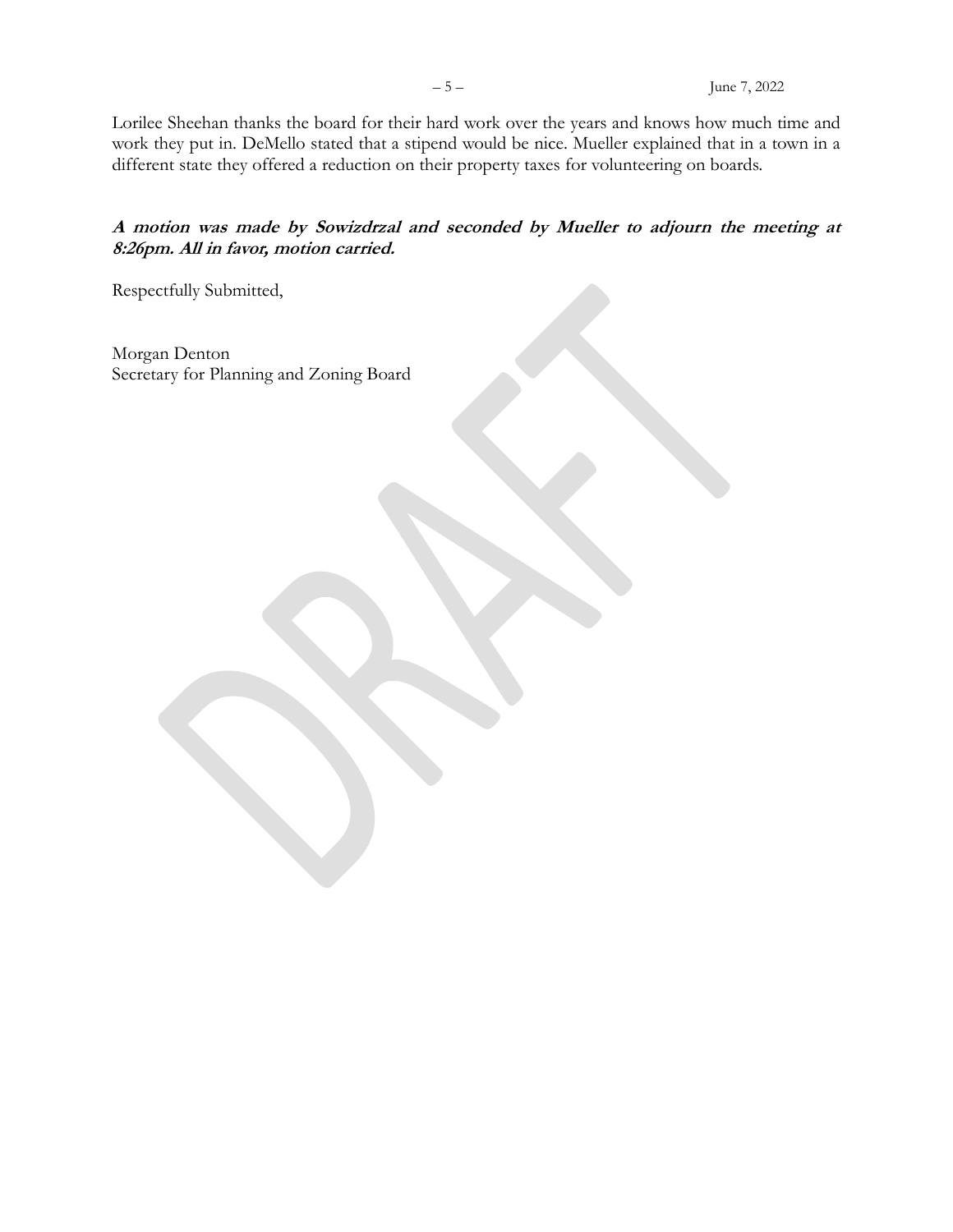#### FINDINGS OF FACT--Draft Submitted by: Pete Sowizdrzal

#### Variance Application 2022-109-Z (Joseph & Judy Cardinale) April 19, 2022 Revised May 17, 2022

Property location: 323 Corlear Dr (Tax#: 11.17-1-52.000) Zoning District: RL-1 (Residential – Low Density)

PROJECT DESCRIPTION: Demolition of Existing Camp (approx. 19' x 40') and replacing it with a 28' x 40' camp with 28' x 8' deck on the west side.

—IMPACTS Section 4.43 -2, pg. 37 -Nonconforming Structures on Existing Lots. **Structures that do not meet the setback or lot coverage requirements set forth in this law may be continued, but if the owner desires to tear down and replace such structure, every reasonable effort should be made to make the new structure conform to the setback and lot coverage requirements set forth in this law. If the new structure location cannot be made more conforming, then the owner may rebuild the same size structure (meaning no larger than the three-dimensional foot print of the existing structure) in the same foot print as the existing structure, without a zoning variance. If the owner desires to increase the size of the existing three-dimensional foot print by building higher or wider or deeper than the existing structure, then a zoning variance is required.**

—IMPACTS Section 4.10 pg. 29 – Schedules of Use and Area Regulations.

ZONING REQUIREMENTS:

Minimum Lot Size: 40,000 sq ft. (0.3 acres – 13,068 sq. ft.) Front Yard Setback 50' (52' - In compliance) Shoreline Setback: 50' (N/A) Rear Yard Setback: 50' (50' In Compliance) \*Side Yard Setbacks: 50' (South side Relief of 17' – North side Relief of 11') Side Yard Setbacks: 50' (South side Relief of 9' – North side Relief of 19') Maximum Lot Coverage: 15% (Not an Issue) 15%= 1,960 sq. ft.-New Build = 1,344 sq. ft. Maximum Bldg. Height: 35' (Not an Issue)

\*Side yard setback of 50' is not superseded by Shoreline regulations.

Ruling:

Motion?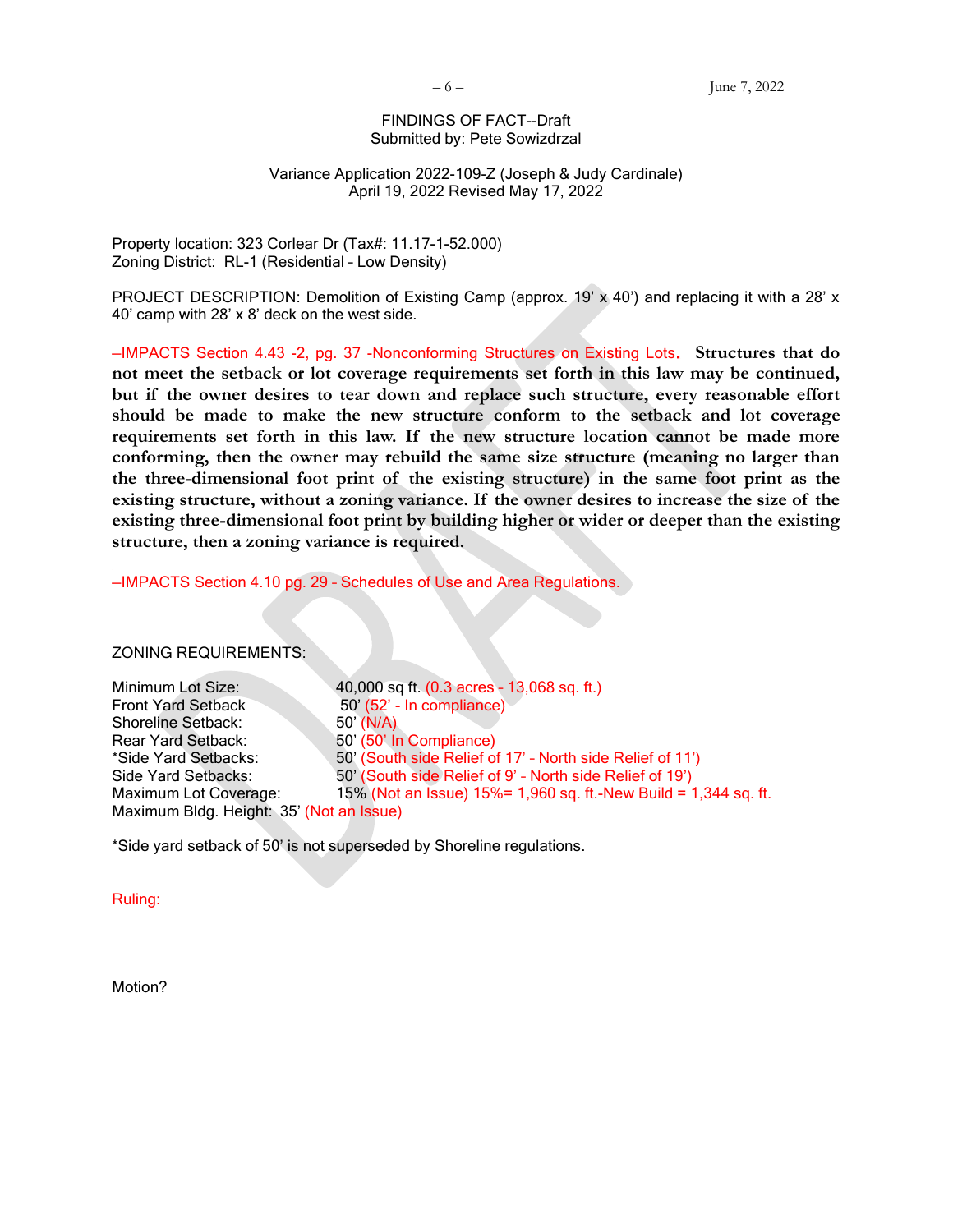#### FINDINGS OF FACT—REV 3 Submitted by Carol de Mello

#### Variance Application 2022-109Z—Cardinale, Joseph & Judy May17, 2022

Property location: 323 Corlear Dr., Willsboro (11.17-1-52.000) Zoning District: RL-1

PROJECT DESCRIPTION:

Demolition of existing camp (approximately 19' x 40') and replacing it with a 28' x 40' camp with a 28' x 8' deck on the west side. IMPACTS Section 4.10, p. 29, Schedules of Use and Area Regulations, and Section 4.43.2, p. 37, Nonconforming Structures. Specifically, 50' side-yard setback requirement cannot be met. Require variance of 19' on the north side and 9' feet on the south side. Variance required per Section 4.43.2 because new structure is larger and not the same footprint as the original.

ZONING REQUIREMENTS:

Minimum lot size:  $40,000$  sq. ft. (original lot size  $0.30$  acres = 13,068 sq. ft.) Front yard setback: 50' (in compliance) Rear yard setback: 50' (in compliance, moved east to accommodate 8' deck) Side Yard setback: 50' (need relief of 19' on north side & 9' variance on south) Maximum Lot Coverage: 15% (1,960 sq. ft.; not an issue) Maximum bldg. height: 35' (not an issue)

According to the application, the proposed structure (1120 sq. ft.) and deck (224 sq. ft.) total 1,344 sq. ft. which is under the 1,960 sq. ft. allowance.

Questions:

What is the distance to the property line from the proposed deck? 92' was stated at the meeting (4-19- 2022) based on a property depth of 220'. UPDATE: Tax map measurements are 155' on north side, 120' along the road (east), 100' on south side, and 100' on the west side. Above variance calculations were made after Pete, ZBA chair, and I measured and reported to CEO on 5-16-2022.

Where are the plans? May meeting--the plans won't be commissioned until variance is granted. The proposed structure will be contained as drawn in the proposed footprint and be the same height.

Note added 4-22-2022: According to the GIS map, I got measurements of the lots lines as 154.50' on the north; 116' on the east (Corlear Dr.); 103.54' on the south; 98.30' on the west bordering their lakefront lot. I have emailed this information to the Board and asked Terry and Pete to somehow verify this.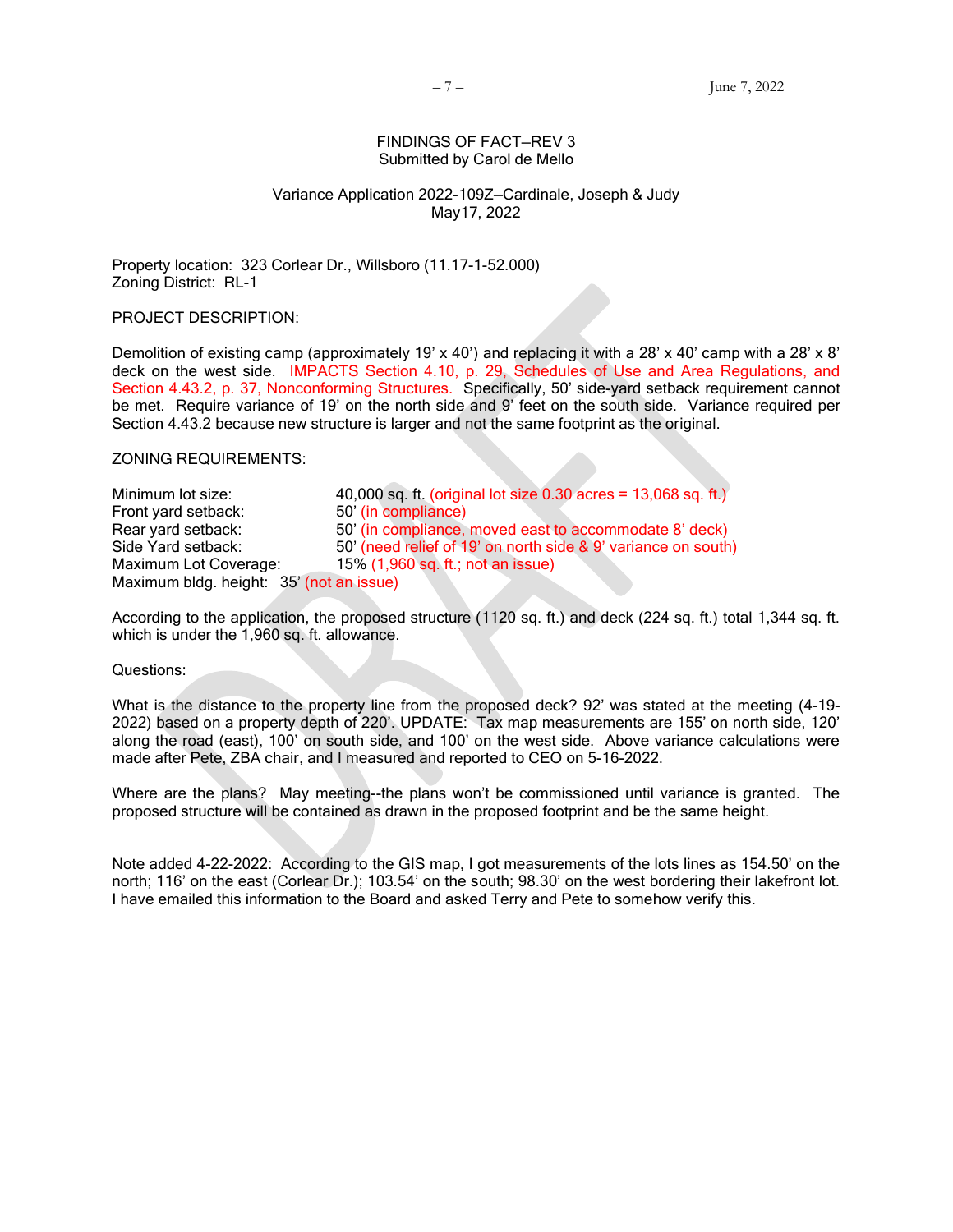#### FINDINGS OF FACT—REV 1 Submitted by Tony Galioto

#### Variance Application 2022-109Z—Cardinale, Joseph & Judy April 19, 2022

Property location: 323 Corlear Dr., Willsboro (11.17-1-52.000) Zoning District: RL-1

PROJECT DESCRIPTION:

Demolition of existing camp and rebuild new camp. Existing camp is 19'x40' and proposed new building is 28'x40', with a new 28'x8' deck on west side of building.

IMPACTS SECTIONS:

Section 4.10 p. 29 & 4.43 #2 p. 37 Schedules of Use and Area Regulations. Additional info: Larger structure being built on existing small lot causing a nonconforming situation requiring a variance, and a side yard setback variance requirement. Require build prints..

#### ZONING REQUIREMENTS:

| Minimum lot size:         | 40,000 sq. ft.                         |
|---------------------------|----------------------------------------|
| Front yard setback:       | 50'                                    |
| Rear yard setback:        | 50'                                    |
| Side Yard setback:        | 50' Relief of 17' south and 11' north. |
| Maximum Lot Coverage:     | 15% 1960.2 sq ft (not an issue)        |
| Maximum bldg. height: 35' |                                        |

According to the property record, the buildings and improvements total 616.2 sq ft under the 1920.2 sq ft allowance. Total new lot coverage 1344 sq ft.

Questions:

What is the distance to the property line from the proposed deck? 92' was stated at the meeting based on a property depth of 220'.

Where are the plans? The plans are in progress.

Is a survey available? Sheehan's not sure, but will check.

Moved to a public hearing on May 17, 2022.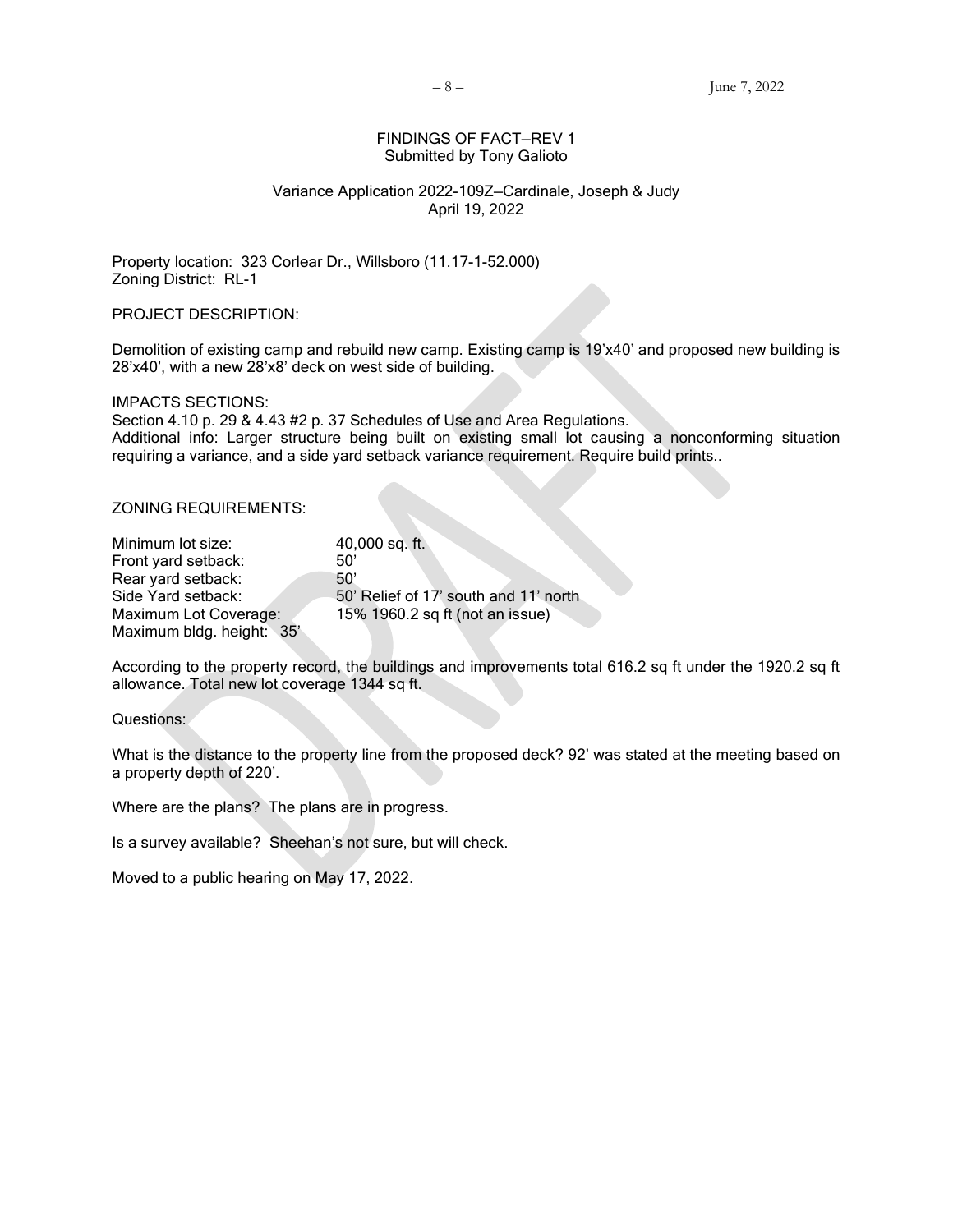#### FINDINGS OF FACT--Draft Submitted by: Pete Sowizdrzal

#### Variance Application 2022-110-Z (Philip and Betsy Moore) April 19, 2022

Property location: 41 Rowley Way (Tax#: 21.13-1-21.000) Zoning District: RL-1 (Residential – Low Density)

PROJECT DESCRIPTION: Remove and Replace Old Summer Camp with 3 Bedroom Year Around Home.

—IMPACTS Section 4.43 -2, pg. 37 -Nonconforming Structures on Existing Lots. **Structures that do not meet the setback or lot coverage requirements set forth in this law may be continued, but if the owner desires to tear down and replace such structure, every reasonable effort should be made to make the new structure conform to the setback and lot coverage requirements set forth in this law. If the new structure location cannot be made more conforming, then the owner may rebuild the same size structure (meaning no larger than the three-dimensional foot print of the existing structure) in the same foot print as the existing structure, without a zoning variance. If the owner desires to increase the size of the existing three-dimensional foot print by building higher or wider or deeper than the existing structure, then a zoning variance is required.**

—IMPACTS Section 4.10 pg. 29 – Schedules of Use and Area Regulations.

ZONING REQUIREMENTS:

Minimum Lot Size: 40,000 sq ft. (0.83 acres – 36,155 sq. ft.) Front Setback 50' (In compliance) Shoreline Setback: 50' (52' - In Compliance) Rear Yard Setback: 50' (50' In Compliance) \*Side Yard Setback: 40' (North 60' – In Compliance – South 16' – Needs relief of 24') Maximum Lot Coverage: 15% (Not an Issue) Maximum Bldg. Height: 35' (Not an Issue)

\*Side yard setback of 50' superseded by Shoreline regulations, but in this case, they are different based on frontage. Frontage is 170' which is 40' side yard setback.

Ruling:

Motion? Move to Public Hearing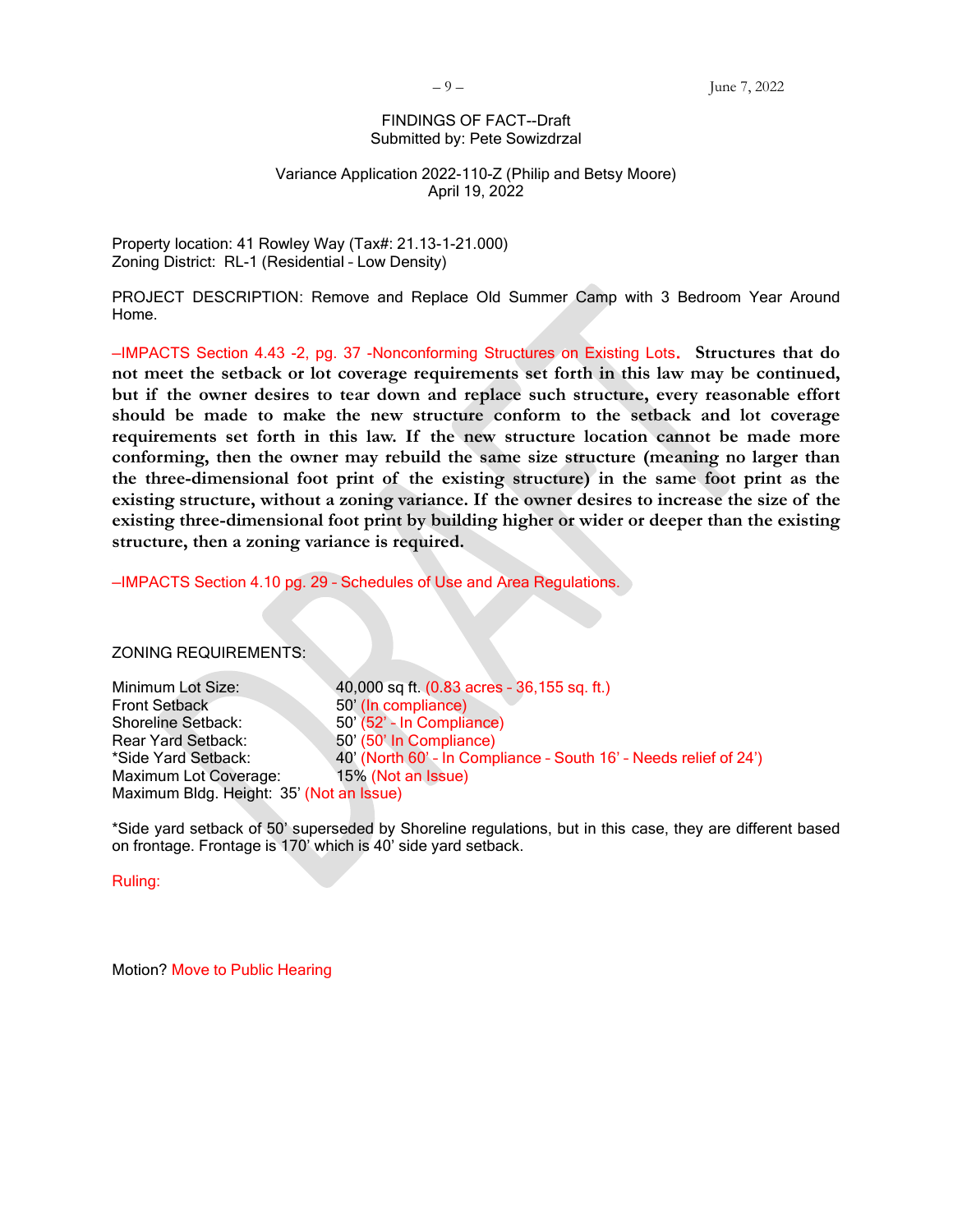#### FINDINGS OF FACT—REV 1 Submitted by Carol de Mello

#### Variance Application 2022-110Z—Moore, Philip & Betsy April 19, 2022

Property location: 41 Rowley Way, Willsboro (tax map nos.) Zoning District: RL-1

PROJECT DESCRIPTION:

Remove and replace old summer camp with two-bedroom home.—IMPACTS Section 4.10, p. 29, Schedules of Use and Area Regulations, and Section 4.43.2, p. 37, Nonconforming Structures. Specifically, a variance may be needed for the Shoreline setback of 50'; new structure will be at the existing location of 41' from the mean high water mark (99.8'). Also, per Section 4.43.2, a variance is required because new structure is larger and not the same footprint as the original.

ZONING REQUIREMENTS:

Minimum lot size:  $40,000$  sq. ft. (original lot size 0.85 acres = 37,026 sq. ft.)<br>Front/street vard setback:  $50'$  (in compliance) Front/street yard setback: Shoreline\* setback: 50' (possible variance of 9' if cottage is located at existing 41') Side Yard setback: 40' (185' lake frontage) Maximum Lot Coverage: 15% (5,554 sq. ft.—not an issue) Maximum bldg. height: 35' (not an issue)

According to the proposed plan, the new home (2,422 sq. ft.) and improvements (garage from property record—420 sq. ft.) total 2,842 sq. ft., which is under the 5,554 sq. ft. allowance.

Proposed changes made at the 4-19-2022 ZBA meeting based on survey map of the septic system:

Minimum lot size: 40,000 sq. ft. (original lot size 0.80 acres = 34,848 sq. ft.) Front/street yard setback: 50<sup>'</sup> (in compliance) Shoreline\* setback: 50' (in compliance if existing cottage is at 52') Side Yard setback: 40' (170' lake frontage) Maximum Lot Coverage: 15% (5,227 sq. ft.-not an issue) Maximum bldg. height: 35' (not an issue)

\*Rear yard setback of 50' is superseded by Shoreline regulations.

Need more measurements—side yards? Asked the homeowner to provide more detailed measurements.

Move to public hearing?—Yes,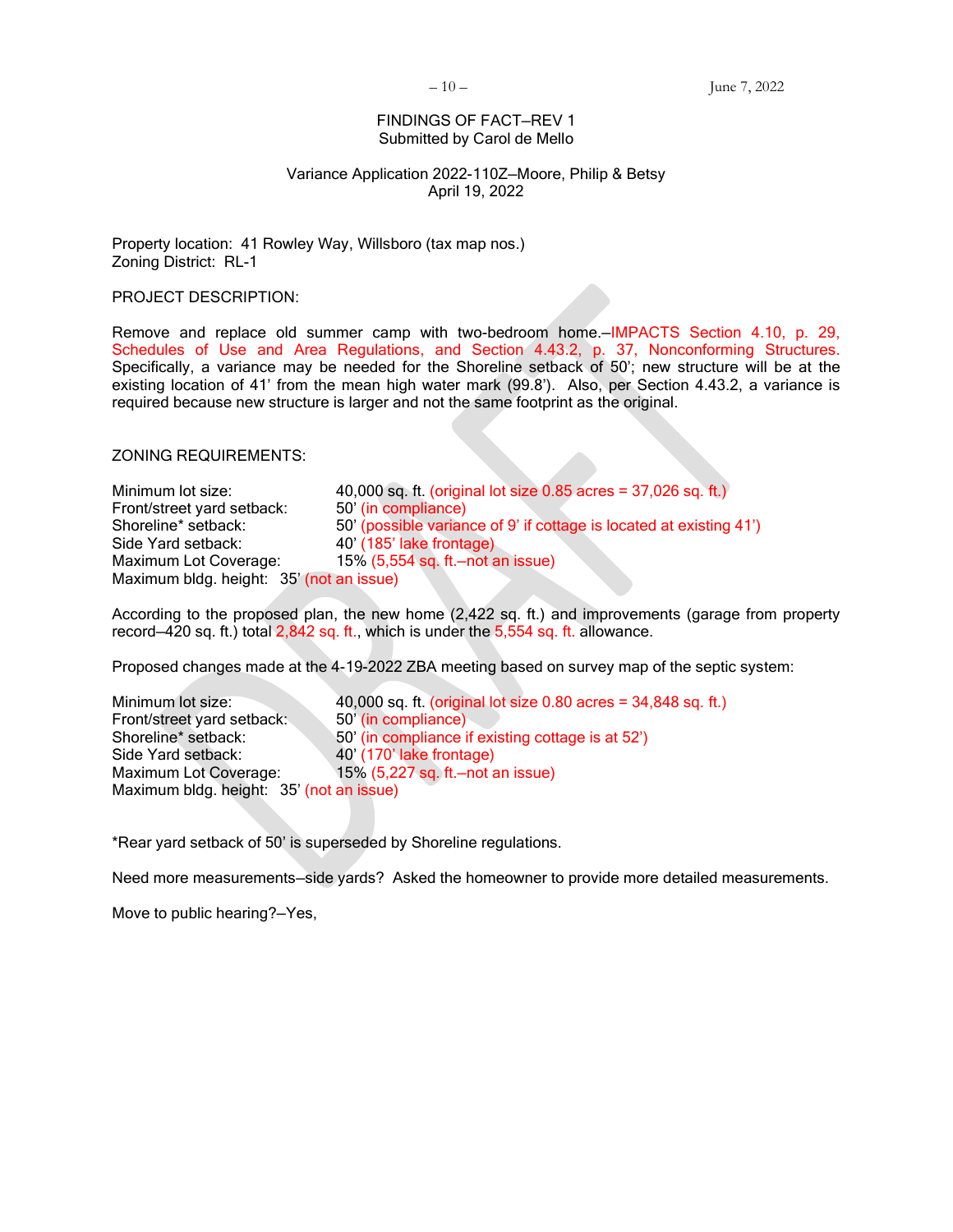#### FINDINGS OF FACTS – REV 1 Submitted by: Tony Galioto

#### Variance Application 2022-110-Z (Philip and Betsy Moore) April 19, 2022

Property location: 41 Rowley Way (Tax#: 21.13-1-21.000) Zoning District: RL-1 (Residential – Low Density)

PROJECT DESCRIPTION: Demolition of existing camp and rebuild a 2 bedroom 4 season home. New home to be built with 2,431.52 sq ft.

—IMPACTS Section 4.43 -2, pg. 37 -Nonconforming Structures on Existing Lots.

—IMPACTS Section 4.10 pg. 29 – Schedules of Use and Area Regulations.

Additional info: Larger structure being built on existing small lot causing a nonconforming situation requiring a variance, and a side yard setback variance requirement. Require build prints..

ZONING REQUIREMENTS:

| 40,000 sq ft.                   |
|---------------------------------|
| 50'                             |
| 52'                             |
| 52'                             |
| 40'                             |
| 15% 5227.2 sq ft (not an issue) |
| (not an issue)                  |
|                                 |

According to the property record, the buildings and improvements total 2,795.65 sq ft, under the 5227.2 sq ft. Total new lot coverage 2,431.52 sq ft

Moved to a public hearing on May 17<sup>th</sup>, 2022.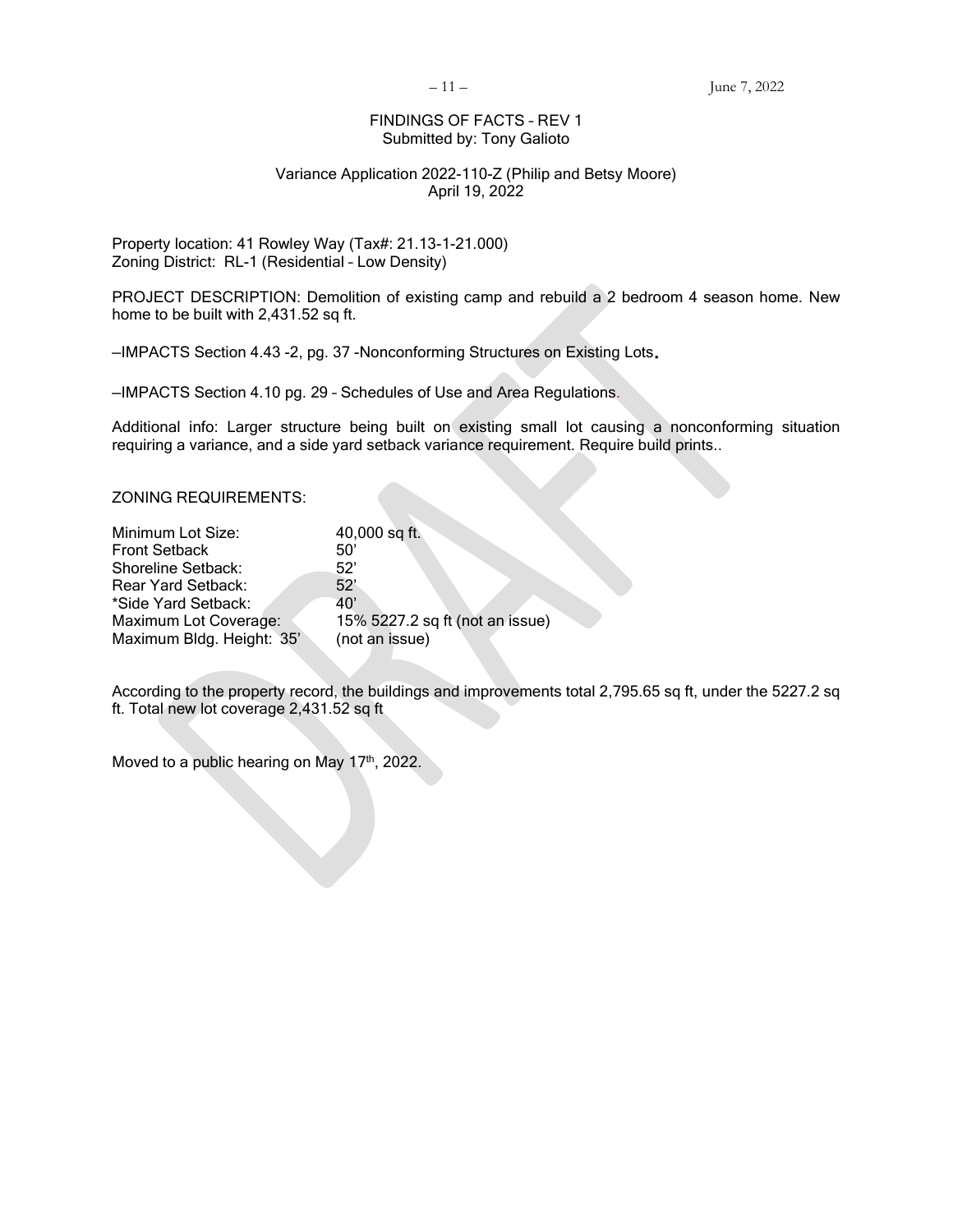#### FINDINGS OF FACT--Draft Submitted by: Pete Sowizdrzal

#### Variance Application 2022-114-Z (Lorilee Sheehan) May 17, 2022

Property location: 127 Corlear Dr (Tax#: 21.5-1-52.000) Zoning District: RL-1 (Residential – Low Density)

PROJECT DESCRIPTION: Add living space to the front of the home (lakefront) to occupy where the original enclosed porch occupied which is now a deck. In addition, the plan is to remove the wooden deck which is need of extensive repair due to age and the environment. This would allow us to reduce the step height for ease of entry to the home for safety concerns.

—IMPACTS Section 6.12 -1. Setback from the shoreline. RL-1 building setback is 50'. Requesting relief of 26'

—IMPACTS Section 4.10 pg. 29 – Schedules of Use and Area Regulations. Lot coverage is 15%. Undersized lot.

#### ZONING REQUIREMENTS:

| Minimum Lot Size:                        | 40,000 sq ft. (.53 acres - 23,100 sq. ft.)                 |
|------------------------------------------|------------------------------------------------------------|
| <b>Front Yard Setback</b>                | 50' (52' - In compliance)                                  |
| <b>Shoreline Setback:</b>                | 50' (Current 32.1' - to 24') - Back to original footprint. |
| Rear Yard Setback:                       | 50' (50' In Compliance)                                    |
| *Side Yard Setbacks:                     | 20' (In Compliance)                                        |
| Maximum Lot Coverage:                    | 15% (New lot coverage is 3917 sq. ft. = 16.96%)            |
| Maximum Bldg. Height: 35' (Not an Issue) |                                                            |

\*Side yard setback of 50' is superseded by Shoreline regulations.

Ruling:

Motion?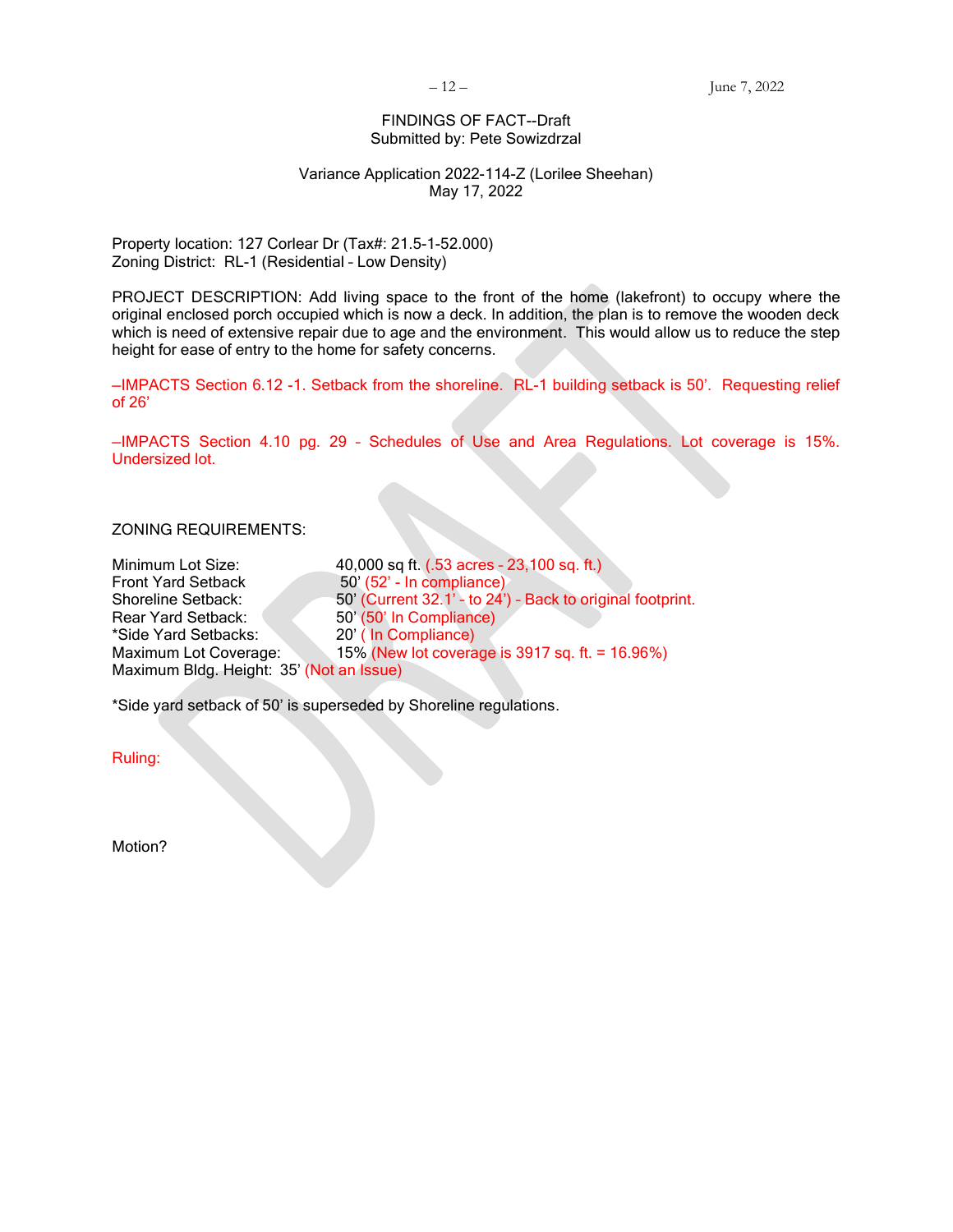#### FINDINGS OF FACT--Draft Submitted by Carol de Mello

#### Variance Application 2022-1xxZ—Lorilee Sheehan May 17, 2022

Property location: 127 Corlear Drive, Willsboro (21.5-1-52.000) Zoning District: RL-1

PROJECT DESCRIPTION:

Add a sun room to the front of the home to be built where the original enclosed porch was located which is currently an open deck. Additionally, the deck on the south side of the home will be removed and replaced with a larger, covered patio (one section will have a solid roof, another section will have a pergola; and the "ground level" patio will have two different heights and expand beyond the current structure to the north. It will include an outdoor kitchen covered by a solid roof and a covered walkway along the existing wing on the north side of the home. In addition, the open deck on the south side of the existing structure will be rebuilt and covered with a solid roof.—IMPACTS Section 4.10, p. 29, Schedules of Use and Area Regulations and Section 6.12, p. 57, Setback from the Shoreline. There will be no further encroachment into the shoreline setback as compared to the original camp.

ZONING REQUIREMENTS:

| Minimum lot size:                        | 40,000 sq. ft. (original lot size $0.53$ acres = $23,100$ sq. ft.--survey) |
|------------------------------------------|----------------------------------------------------------------------------|
| Front yard setback:                      | 50' (N/A in this case; variance granted for garage 1999)                   |
| Shoreline setback:                       | 50' (need relief of 26'; new wall at 24'-same as original camp)            |
| Side Yard setback:                       | 20' (100' lake frontage, in compliance)                                    |
| Maximum Lot Coverage:                    | 15% (currently at 17.7%; project will increase to 22.4%)                   |
| Maximum bldg. height: 35' (not an issue) |                                                                            |

According to the property record, the buildings and improvements total 4,101 sq. ft., over the 3,465 sq. ft. allowance.

From 2017: Calculations of lot coverage according to Willsboro Zoning Law are as follows:

| Two story main dwelling and surrounding deck (55'x46'*): |       | 2,530 sq. ft. |
|----------------------------------------------------------|-------|---------------|
| One story cottage (16.1'x16.2')                          | 261   |               |
| Cottage deck (8'x16')                                    |       | 128           |
| Overhanging roof--cottage storage (9'x16')               |       | 144           |
| <b>SUBTOTAL</b>                                          |       | 3.063         |
| Three bay garage (30.2'x34.4')                           | 1,038 |               |
| TOTAL APPROXIMATE SQUARE FOOTAGE                         | 4,101 |               |

4,101 minus 3,465 = 636 sq. ft. over lot coverage or 17.7% lot coverage. A variance was granted for the 3-bay garage in 1999 for lot coverage. Since driveways and basketball courts are not included in lot coverage, the 49% lot coverage as calculated by AEDA Engineering is not relevant.

\*From 2017 calculations: Not all of the unusually shaped deck appears on the Property Tax Card, so an approximation has been made from the site plan submitted. The total calculations from the property card are 2,025 square feet.

From 05-17-2022 meeting: Greg's calculation of 12.29% lot coverage did not include the current decks which are to be counted when calculating lot coverage whether or not they are covered (see Definitions). Nothing has changed since 2017, so my calculation of 4,101 square feet of lot coverage still stands. That makes the current lot coverage 17.7%; project will add 1,078 sq. ft. to the lot coverage which equals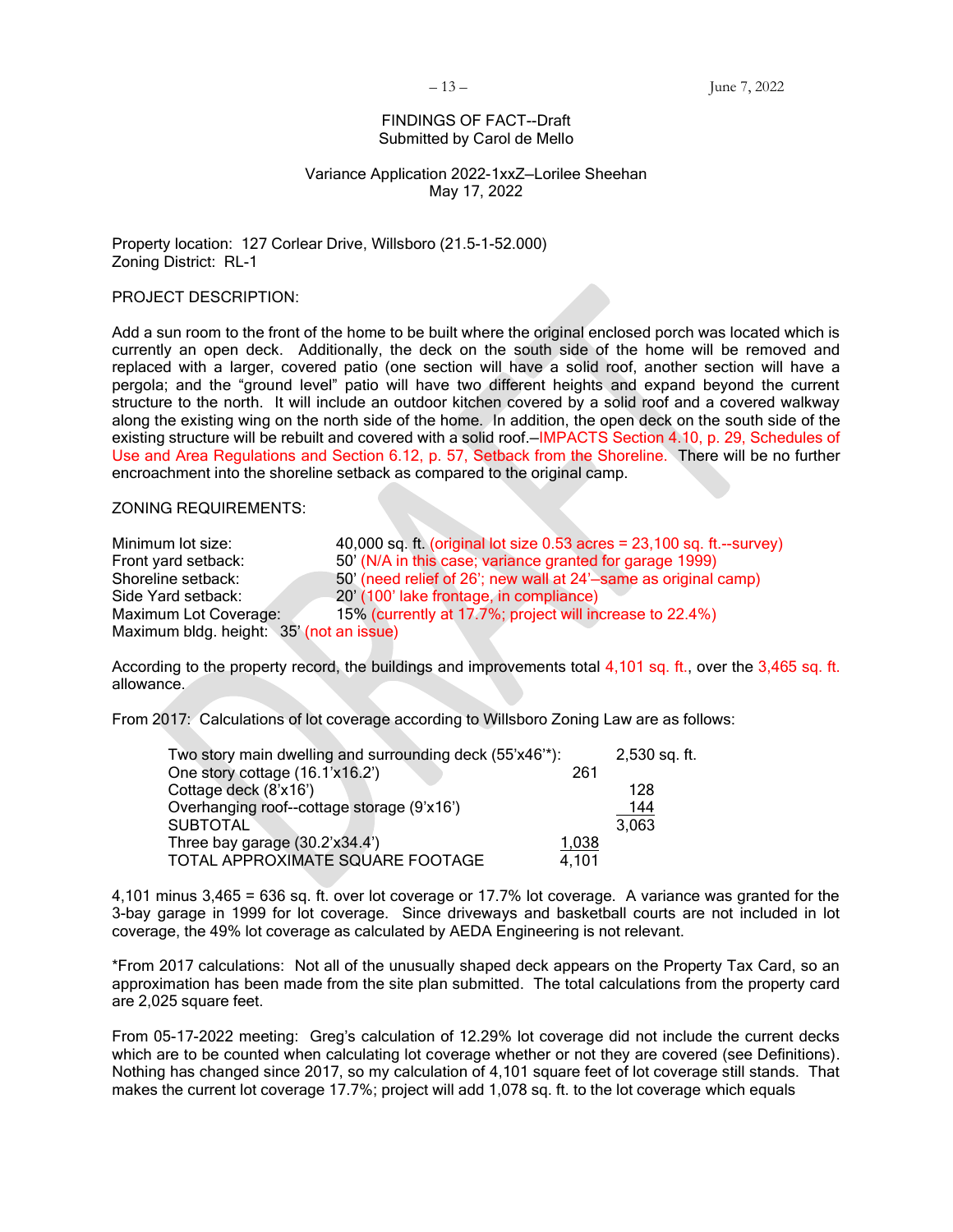Old square foot total: 4,101 Proposed addition: 1,078 Total lot coverage: 5,179

Allowed 15%: 3,465 sq. ft.

Current: 4,101 divided by 23,100 lot size = 17.7%

Proposed: 5,179 divided by 23,100 lot size = 22.4%

An increase of 4.7%; and 7.4% above lot coverage allowance.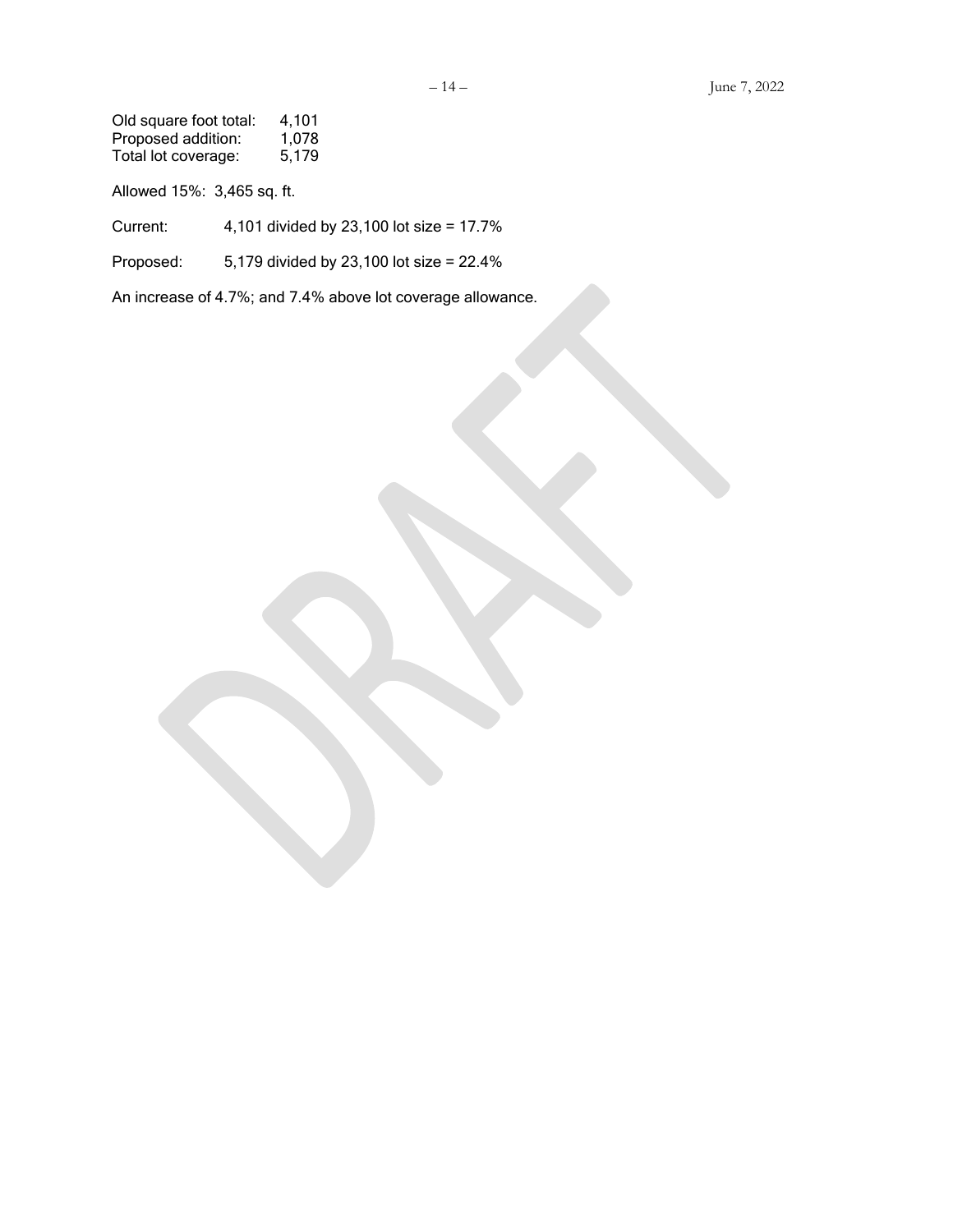## **ZBA Area Variance Questions DRAFT Submitted by Pete Sowizdrzal**

| <b>Name:</b> Joseph & Judy Cardinale        |  | Tax Map $\#$ 11.17-1-52.000 |              |
|---------------------------------------------|--|-----------------------------|--------------|
| Area Variance Application Number: 2022-109Z |  | Date of Vote:               | May 17, 2022 |

**Findings:**

1. As to whether the benefit sought by the applicant can be achieved by some method feasible for the applicant other than an area variance, I find that:

They could not. This is an existing undersize lot in size and width. The lot is 100' wide with side yard setbacks of 50'. The surrounding properties are all in the same situation on "The Point". They are increasing the width of the new structure by 8' so it can accommodate new building requirements.

- 2. As to whether an undesirable change will be produced in the character of the neighborhood, or a detriment to nearby properties will be created, I find that: It will not. It will produce a positive character to the neighborhood. With the new structure keeping the existing structure design and only increasing the width by 8' it will not be a detriment to the neighbors and will be minimal.
- 3. As to whether the requested area variance is substantial, I find that: It is not. This is an existing undersize lot. Since the new structure will be the same length and the north side yard setback will be the same the only change will be the south side setback.
- 4. As to whether the proposed variance will have an adverse effect or impact on the physical or environmental conditions in the neighborhood or district, I find that: It will not. It will improve the physical conditions by having a new structure with current building codes and improve the character of the neighborhood.
- 5. As to whether an alleged difficulty is self-created, I find that: (This consideration shall be relevant to the decision of the board of appeals, but shall not necessarily preclude the granting of the area variance.)

It is only self-created because the existing structure needs to be improved. With new building codes the structure needs to be wider.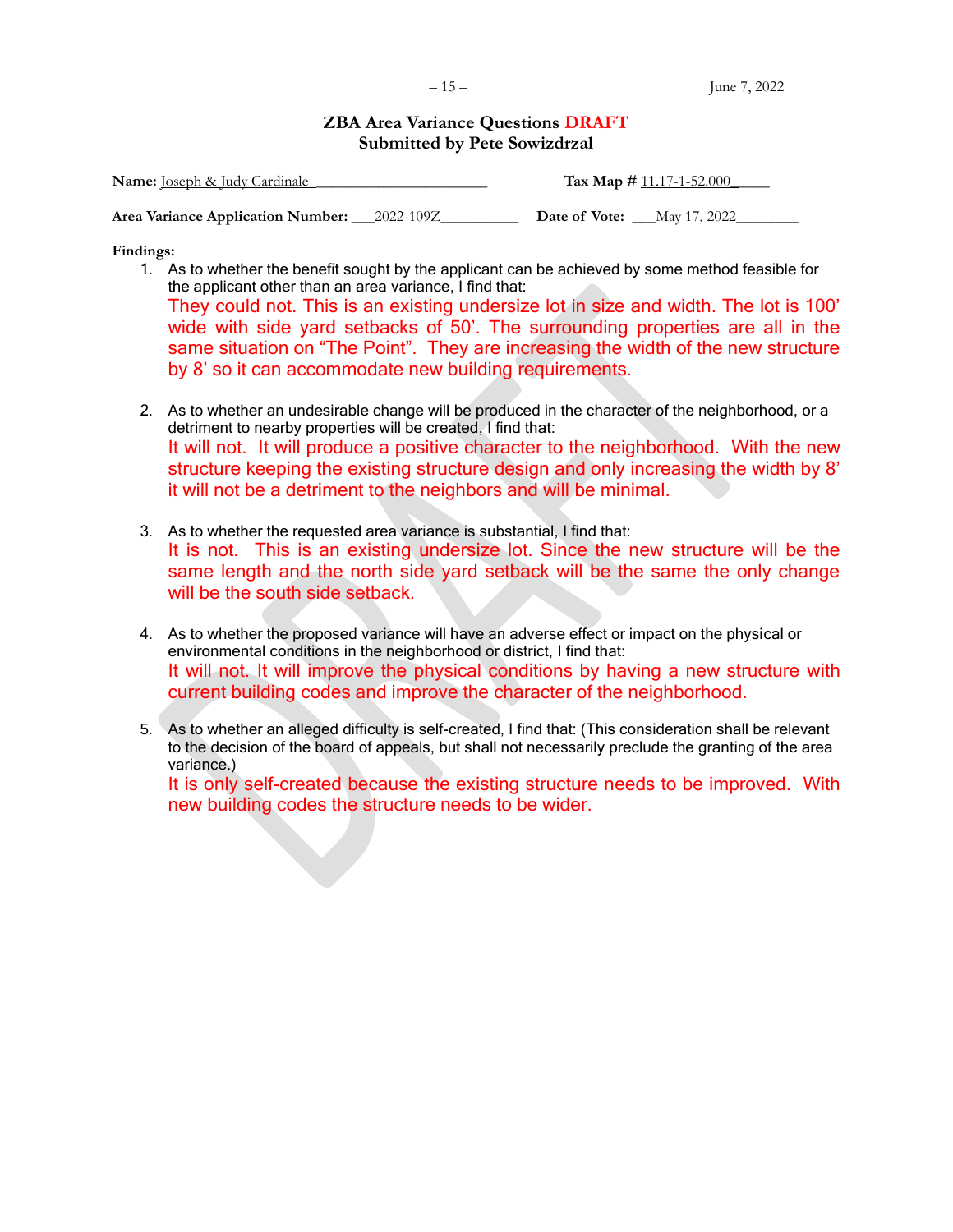## **ZBA Area Variance Questions DRAFT Submitted by Anne Lincoln**

**Name:** Joseph and Judy Cardinale **Tax Map #11.17-1-52.000 Area Variance Application Number:** 109-Z **Date of Vote 5/17/22**

### **Findings:**

- 1. As to whether the benefit sought by the applicant can be achieved by some method feasible for the applicant other than an area variance, I find that: *The applicant could build in the existing footprint. However, this would not meet the applicant's need for a*  larger camp for their family. It also would be difficult to build on the same footprint and *meet current building codes.*
- 2. As to whether an undesirable change will be produced in the character of the neighborhood, or a detriment to nearby properties will be created, I find that: The new structure will be larger than the current camp, but should not *change the character of the neighborhood as the structure will be an upgrade and will enhance the appearance of the neighborhood.*
- 3. As to whether the requested area variance is substantial, I find that: *This is a relatively narrow lot with one diagonal property line so any new larger structure would need a side yard variance. the total amount requested for both side yards is 28' which is over 25% of the required 100 ' total for both sides. However, this request is not substantial compared to the position of the current structure, with only an additional 9' requested.*
- *4.* As to whether the proposed variance will have an adverse effect or impact on the physical or environmental conditions in the neighborhood or district, I find that: *There is a newer septic system that will be used for the new structure. The project should not have an adverse effect on the physical or environmental conditions.*
- 5. As to whether an alleged difficulty is self-created, I find that: (This consideration shall be relevant to the decision of the board of appeals, but shall not necessarily preclude the granting of the area variance.) *This alleged difficulty is somewhat self created as the applicant wants a larger structure on a narrow lot. However, the lot is too narrow to meet the side-yard setbacks for any structure.*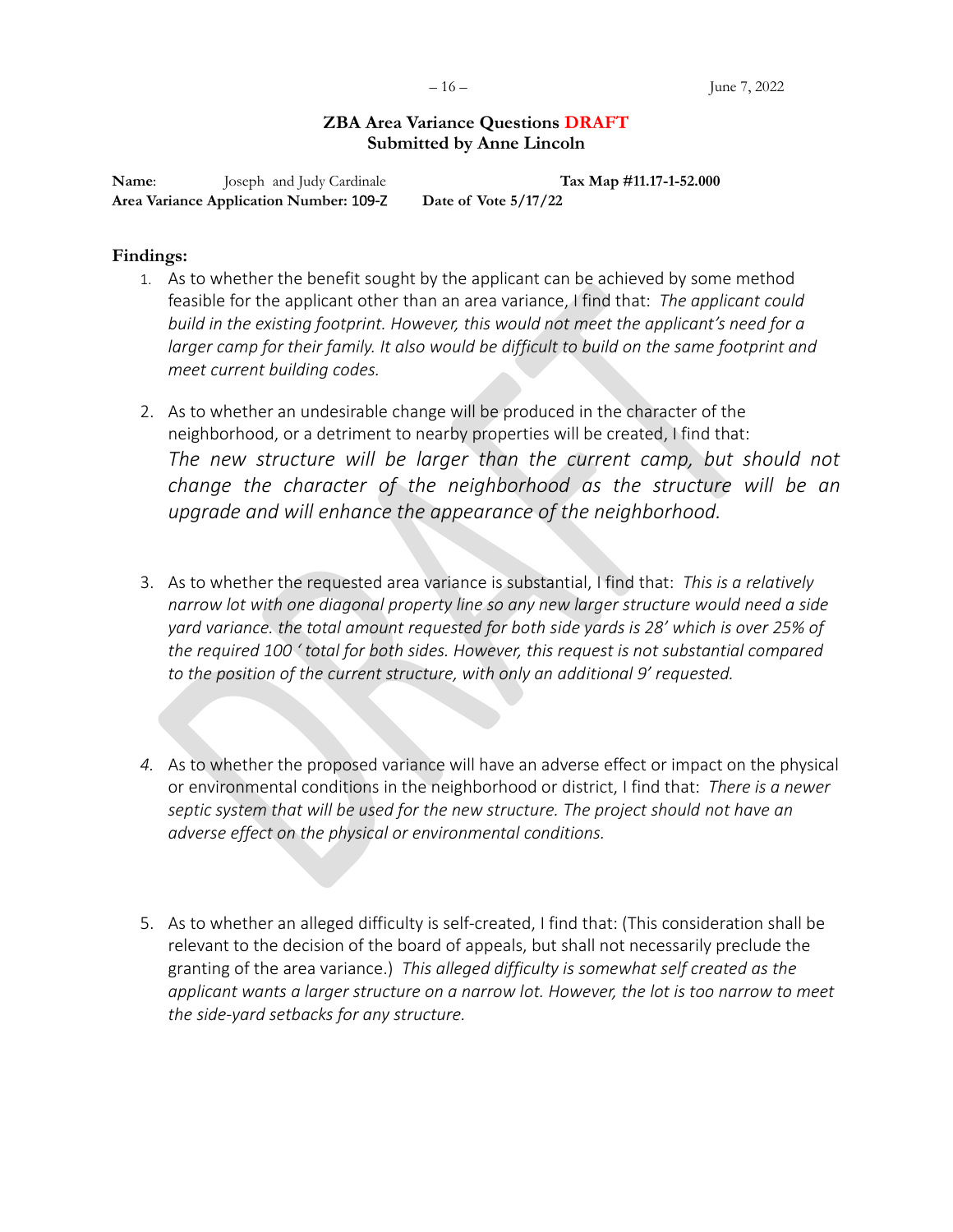## **ZBA Area Variance Questions Submitted by Carol de Mello**

| Name<br>Joseph & Judy Cardinale   |           | Tax Map $\#$ 11.17-1-52.000 |            |  |
|-----------------------------------|-----------|-----------------------------|------------|--|
| Area Variance Application Number: | 2022-109Z | Date of Vote:               | 05-17-2022 |  |

**Findings:**

1. As to whether the benefit sought by the applicant can be achieved by some method feasible for the applicant other than an area variance, I find that:

The most feasible and cost-effective way to enjoy the benefits of the property during their vacations is to replace the whole structure and bring it up to code rather than try to repair the many deficits.

2. As to whether an undesirable change will be produced in the character of the neighborhood, or a detriment to nearby properties will be created, I find that:

Other than being wider by 8' and longer by 8' if a deck is added to the west side, the proposed structure will be similar to what is currently there and in character with the neighborhood. There will be no additional height.

3. As to whether the requested area variance is substantial, I find that:

The requested variances are as follows: 19' on the north side and 9' feet on the south side. These are all minimal amounts from what currently exists. It makes sense to have the structure be off-center and closer to a wooded area and an existing vacant lot. I don't think the requested setback variances are substantial.

4. As to whether the proposed variance will have an adverse effect or impact on the physical or environmental conditions in the neighborhood or district, I find that:

The additional size will be offset by modern building practices and proper drainage which should have no adverse effects or impact on the physical or environmental conditions.

5. As to whether an alleged difficulty is self-created, I find that: (This consideration shall be relevant to the decision of the board of appeals, but shall not necessarily preclude the granting of the area variance.)

I believe the alleged difficulty is self-created in that the current structure was moved to the property around the year 2000 and the Zoning Ordinance was in effect at the time. Apparently, it was allowed to be placed there without seeking a variance for the setbacks.

#### **Motion:**

Motion is made based on the application submitted and testimony heard that this application for relief of Section 4.10, Schedules of Use and Area Regulations, and Section 4.43.2, Nonconforming Structures be granted because the benefit to the applicant outweighs any detriment to the health, safety, and welfare of the district, neighborhood, or community by approval of the variance, to reach this conclusion I have considered the five factors discussed and considered by the Board. Specifically, grant a variance for relief of 19' on the north side (structure at 32') and 9' feet on the south side-yard boundary (structure at 31') where 50' is required.

**Possible conditions or limitations: None**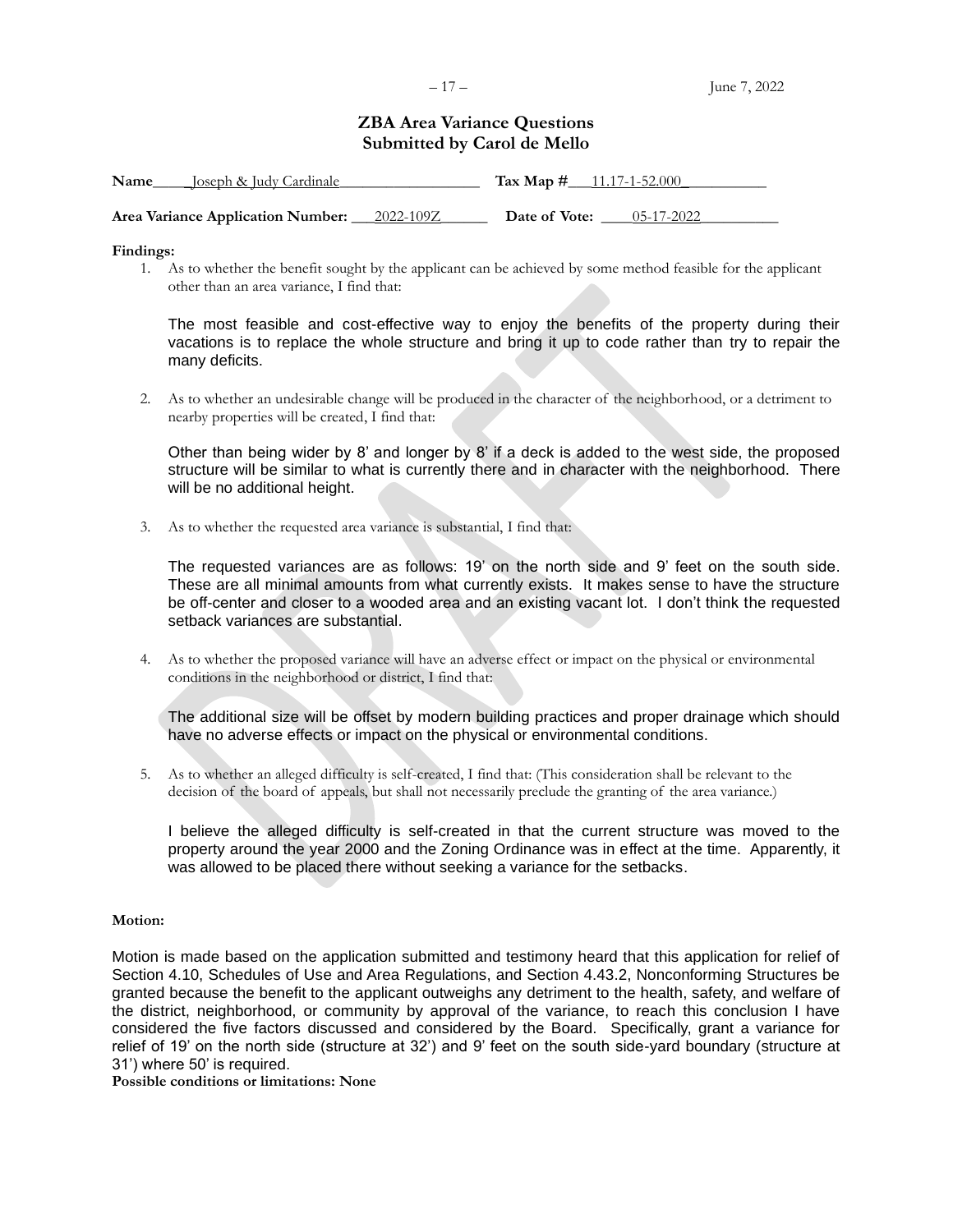## **ZBA Area Variance Questions DRAFT Submitted by Pete Sowizdrzal**

| <b>Name:</b> Philip & Betsy Moore   |           | Tax Map $\# 21.13 - 1 - 21.000$ |              |
|-------------------------------------|-----------|---------------------------------|--------------|
| Area Variance Application Number: _ | 2022-110Z | Date of Vote:                   | May 17, 2022 |

**Findings:**

- 1. As to whether the benefit sought by the applicant can be achieved by some method feasible for the applicant other than an area variance, I find that: They could not. This is an existing undersize lot. The new structure will not encroach more into any of the setbacks that already exist.
- 2. As to whether an undesirable change will be produced in the character of the neighborhood, or a detriment to nearby properties will be created, I find that: It will not. It will produce a positive character to the neighborhood. This property is secluded and only a few properties can see the property and they won't be affected.
- 3. As to whether the requested area variance is substantial, I find that: It is not. This is an existing undersize lot. The footprint of the new structure will only affect the south side yard setback by 8'.
- 4. As to whether the proposed variance will have an adverse effect or impact on the physical or environmental conditions in the neighborhood or district, I find that: It will not. It will improve the physical conditions by having a new structure with current building codes and improve the character of the neighborhood.
- 5. As to whether an alleged difficulty is self-created, I find that: (This consideration shall be relevant to the decision of the board of appeals, but shall not necessarily preclude the granting of the area variance.)

It does not. They want to have a four-season residence and the layout of the existing structure is not conducive of new building regulations.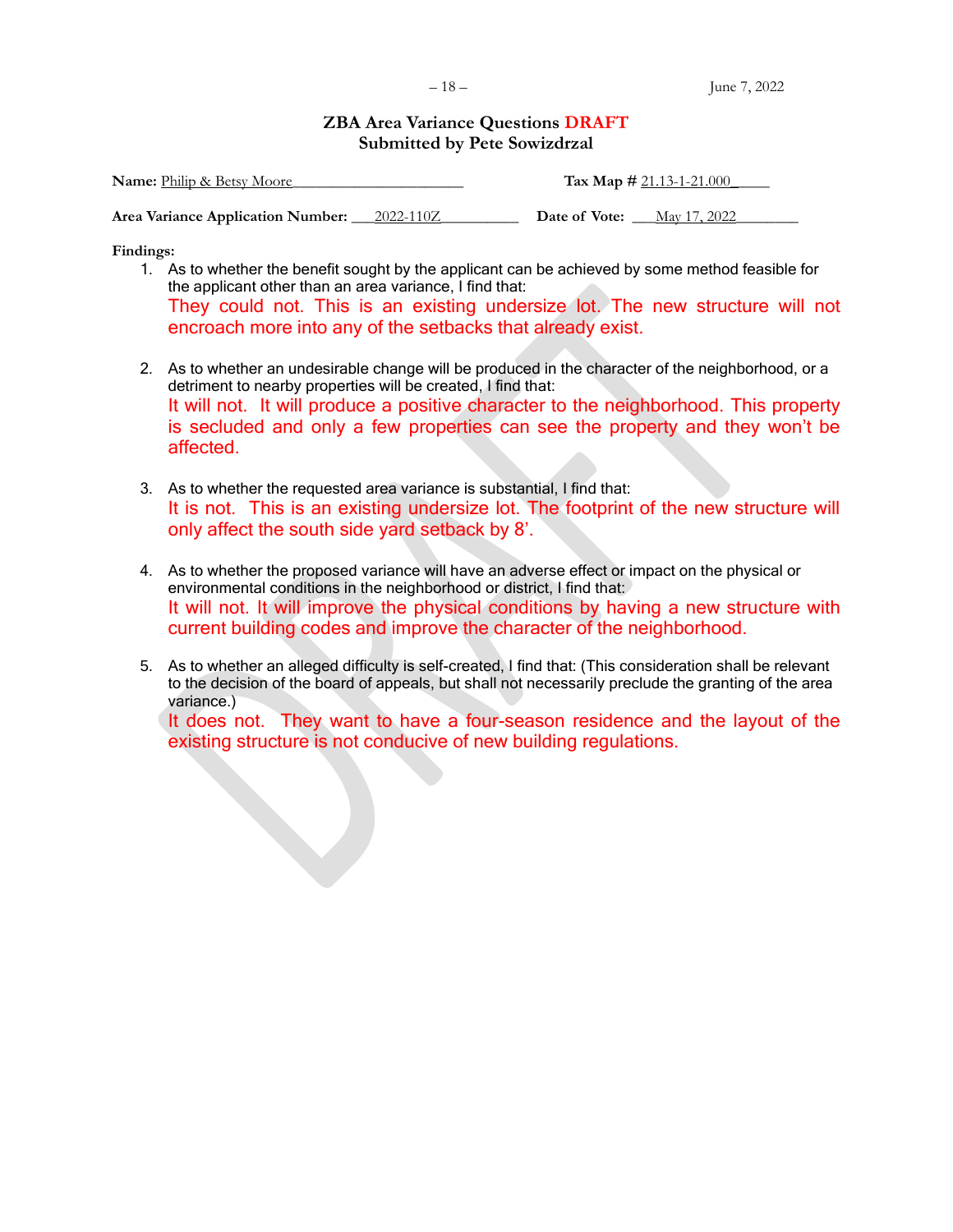## ZBA Area Variance Questions DRAFT Submitted by Anne Lincoln

Name: Philip and Betsy Moore Name and Betsy Moore Tax Map # 21.13.1.20.000 Area Variance Application Number: 110-Z Date of Vote 5/17/22

## Findings:

- 1. As to whether the benefit sought by the applicant can be achieved by some method feasible for the applicant other than an area variance, I find that: *The proposed structure will be larger than the current structure as the applicant wants to build a four-season structure. Due to the position of the septic system, it is not feasible to move the structure closer to the center of the lot.*
- 2. As to whether an undesirable change will be produced in the character of the neighborhood, or a detriment to nearby properties will be created, I find that: *This project will improve the appearance of the neighborhood. However, one neighbor has found some difficulty with previous changes to the property which could be addressed by the owner.*
- 3. As to whether the requested area variance is substantial, I find that: *this project needs a 24' relief on the south side. This is more than half of the required side-yard setback, but only 8 additional feet from the current structure.*
- *4.* As to whether the proposed variance will have an adverse effect or impact on the physical or environmental conditions in the neighborhood or district, I find that: *The owner has recently installed a new raised mound septic system and new French drains which should improve any environmental conditions in the neighborhood. One neighbor has indicated that he now has an increase in water on his property, so this needs to be addressed.*
- 5. As to whether an alleged difficulty is self-created, I find that: (This consideration shall be relevant to the decision of the board of appeals, but shall not necessarily preclude the granting of the area variance.) *the alleged difficulty is partly self-created as the septic system could have been placed with variances in mind and the need for a variance could be reduced in the new structure by moving it closer to the center of the lot.*